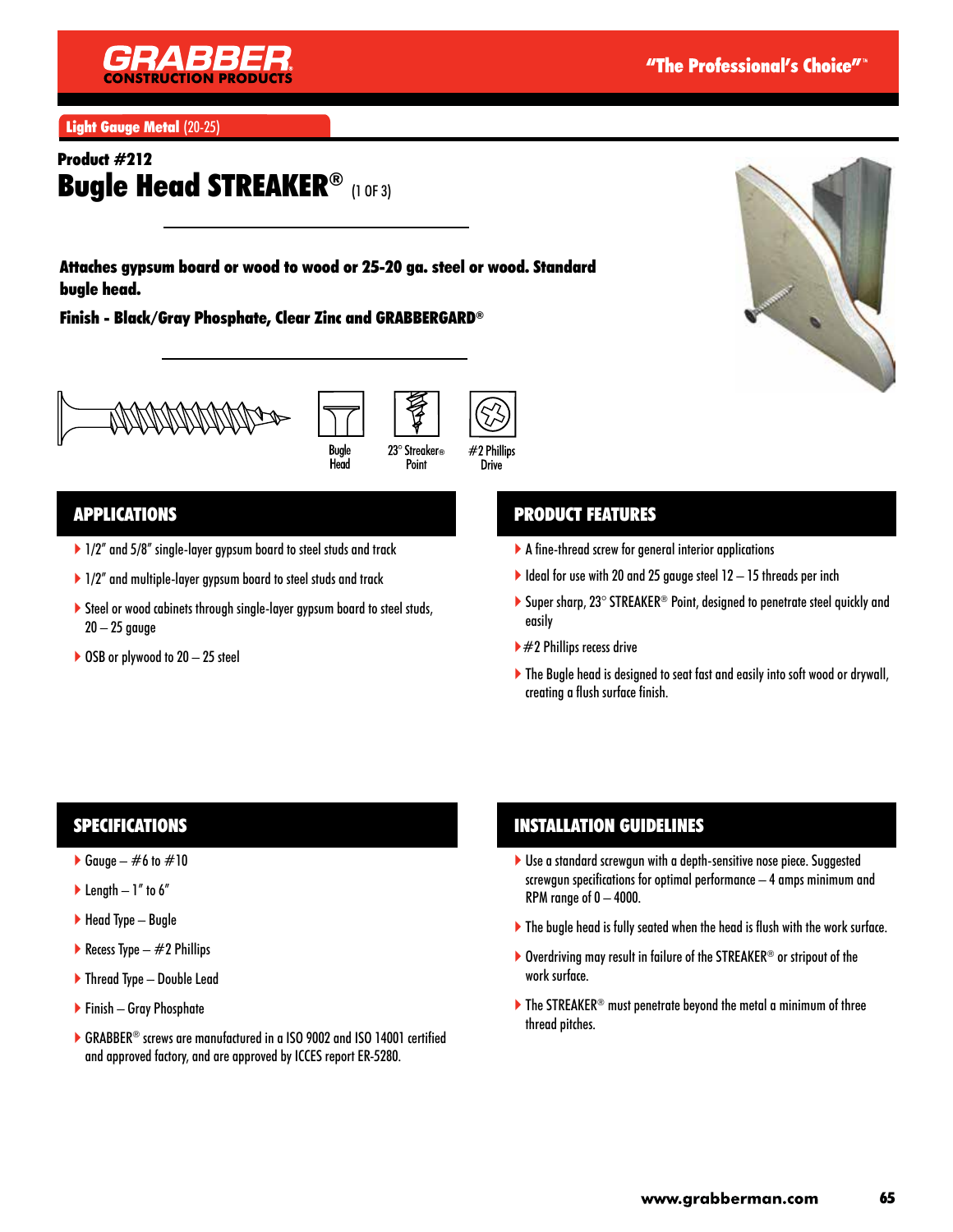Light Gauge Metal (20-25)

# Product #212 Bugle Head STREAKER® (2 OF 3)

| <b>PRODUCT SIZES AND ORDERING INFORMATION</b> |              |                      |                            |                          |
|-----------------------------------------------|--------------|----------------------|----------------------------|--------------------------|
| Catalog No.                                   | Gauge/Length | <b>Length Metric</b> | <b>Quantity Per Carton</b> | <b>Weight Per Carton</b> |
| 168Z                                          | #6x1"        | $25$ mm              | 10 M                       | 29.00(lbs)               |
| 168                                           | #6x1"        | $25 \text{ mm}$      | <b>10M</b>                 | 29.00(lbs)               |
| 368Z                                          | $#6x1-1/4"$  | 32 mm                | 8 M                        | 30.00(lbs)               |
| 368RG                                         | #6x1-1/4"    | 32 mm                | 8 M                        | 30.00(lbs)               |
| 368                                           | #6x1-1/4"    | 32 mm                | 8 M                        | 30.00(lbs)               |
| 268                                           | #6x1-1/8"    | <b>28 mm</b>         | 10 M                       | 32.00(lbs)               |
| 268RG                                         | $#6x1-1/8"$  | $28 \text{ mm}$      | 10 M                       | 32.00(lbs)               |
| 268Z                                          | #6x1-1/8"    | <b>28 mm</b>         | 10 M                       | 32.00(lbs)               |
| 468                                           | $#6x1-5/8"$  | 41 mm                | 5 M                        | 22.00(lbs)               |
| 468RG                                         | $#6x1-5/8"$  | 41 mm                | 5 M                        | 22.00(lbs)               |
| 468Z                                          | #6x1-5/8"    | 41 mm                | 5 M                        | 22.00(lbs)               |
| 768Z                                          | #6x2"        | 51 mm                | 3.5M                       | 22.00(lbs)               |
| 768                                           | #6x2"        | 51 mm                | 3.5M                       | 22.00(lbs)               |
| 868                                           | #7x2-1/4"    | 57 mm                | 3M                         | 20.00(lbs)               |
| 868Z                                          | #7x2-1/4"    | 57 mm                | 3M                         | 20.00(lbs)               |
| 368RG8                                        | $#8x1-1/4"$  | 32 mm                | 8 M                        | 30.00(lbs)               |
| 968                                           | $#8x2-1/2"$  | 63 mm                | 2.5M                       | 20.00(lbs)               |
| 968Z                                          | $#8x2-1/2"$  | 63 mm                | 2.5M                       | 20.00(lbs)               |
| 1168Z                                         | #8x3''       | 76 mm                | 2M                         | 22.00(lbs)               |
| 1168                                          | #8x3''       | <b>76 mm</b>         | 2M                         | 22.00(lbs)               |
| 1268                                          | #10x3-1/2"   | 89 mm                | 1M                         | 17.00(lbs)               |
| 1268Z                                         | #10x3-1/2"   | 89 mm                | 1M                         | 17.00(lbs)               |
| 1368                                          | #10x4"       | $102$ mm             | 1M                         | 21.00(lbs)               |
| 1468                                          | #10x4-1/2"   | 115 mm               | 1M                         | 21.00(lbs)               |
| 1568                                          | #10x5"       | $127$ mm             | 1M                         | 24.00(lbs)               |
| 1768                                          | #10x6"       | 152 mm               | 1M                         | 28.00(lbs)               |
|                                               |              |                      |                            |                          |

#### STANDARD CORROSION TEST RESULTS

| <b>Finish</b>                  | Test                         | <b>Standard/Protocol</b>           | <b>Results</b>              |
|--------------------------------|------------------------------|------------------------------------|-----------------------------|
| <b>Black/Gray</b><br>Phosphate | Salt Spray<br><b>Results</b> | <b>ASTM B117</b>                   | 24 hours,<br>no red rust    |
| Clear Zinc                     | Salt Spray                   | <b>ASTM B117</b><br><b>Results</b> | 24 hours,<br>no red rust    |
| <b>GRABBERGARD</b> Salt Spray  | <b>Results</b>               | <b>ASTM B117</b>                   | 1,000 hours,<br>no red rust |
| GRABBERGARD                    | Kesternich<br><b>Results</b> | DIN 50018, 2.0L                    | 15 cycles,<br>no red rust   |





\*1lb Box, 5lb Box and Collated screw packaging option available on selected items.

All GRABBER® screw products are manufactured in facilities that are ISO 9002 and ISO 14001 certified and approved. The fasteners comply with ASTM C1002, as referenced in ICCES report ER-5280 are approved for use in structures governed by the International Building Code 2006, 2009, 2012, International Residential Building Code 2006, 2009, and 2012.